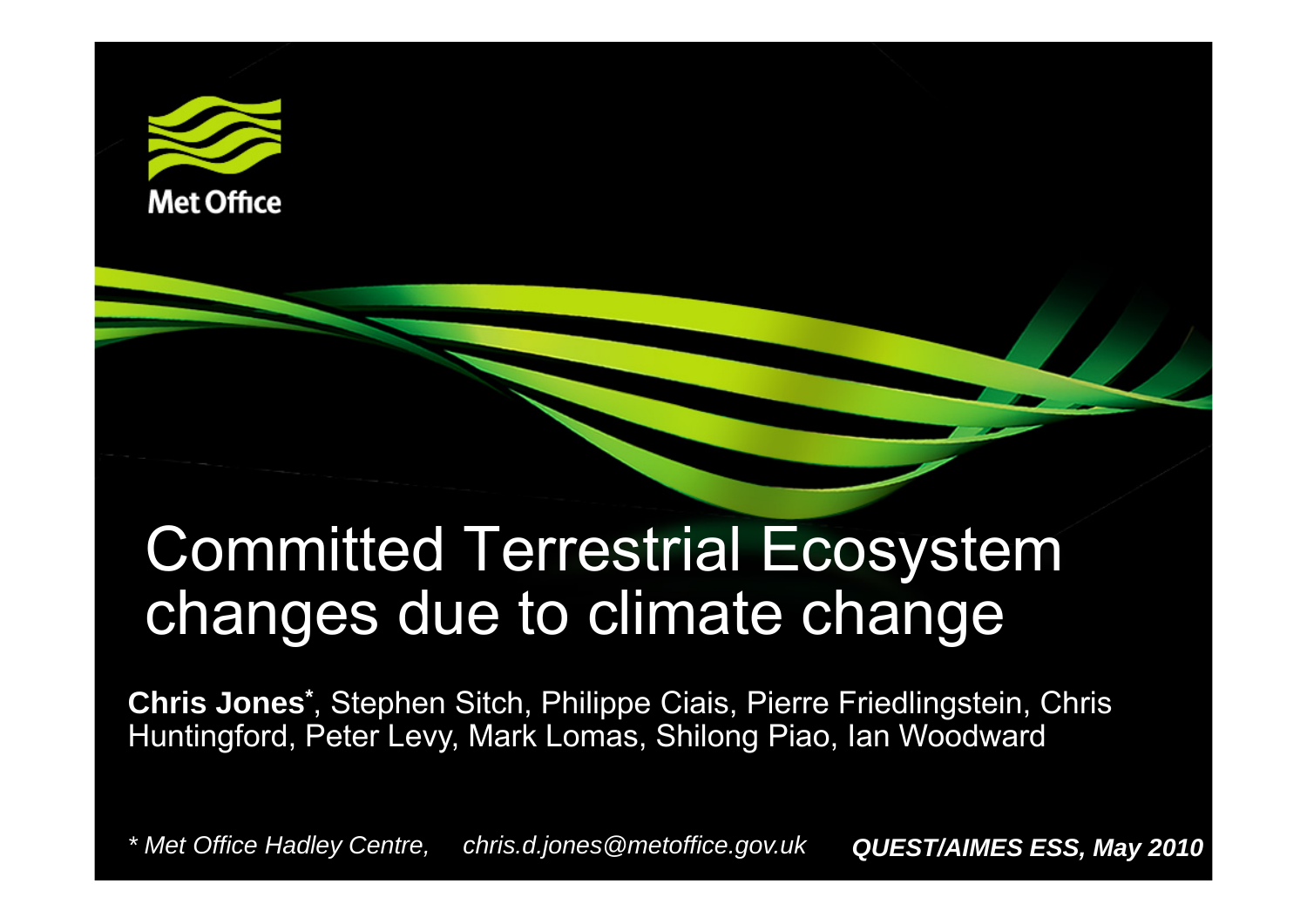

### **Overview**

- $\bullet$  Recap
	- $\bullet$  Climate change and impacts on ecosystems
		- $\bullet$ Amazon forest dieback
- $\bullet$  Concept of committed changes to ecosystems
	- •Ecosystems have inertia
	- $\bullet$ Continue to change post-stabilisation
- $\bullet$  Explore multi-model uncertainty
	- $\bullet$ DGVMs and the IMOGEN framework
	- $\bullet$ What's robust and where does ecosystem uncertainty lie?
	- $\bullet$ Importance of local feedbacks and coupled modelling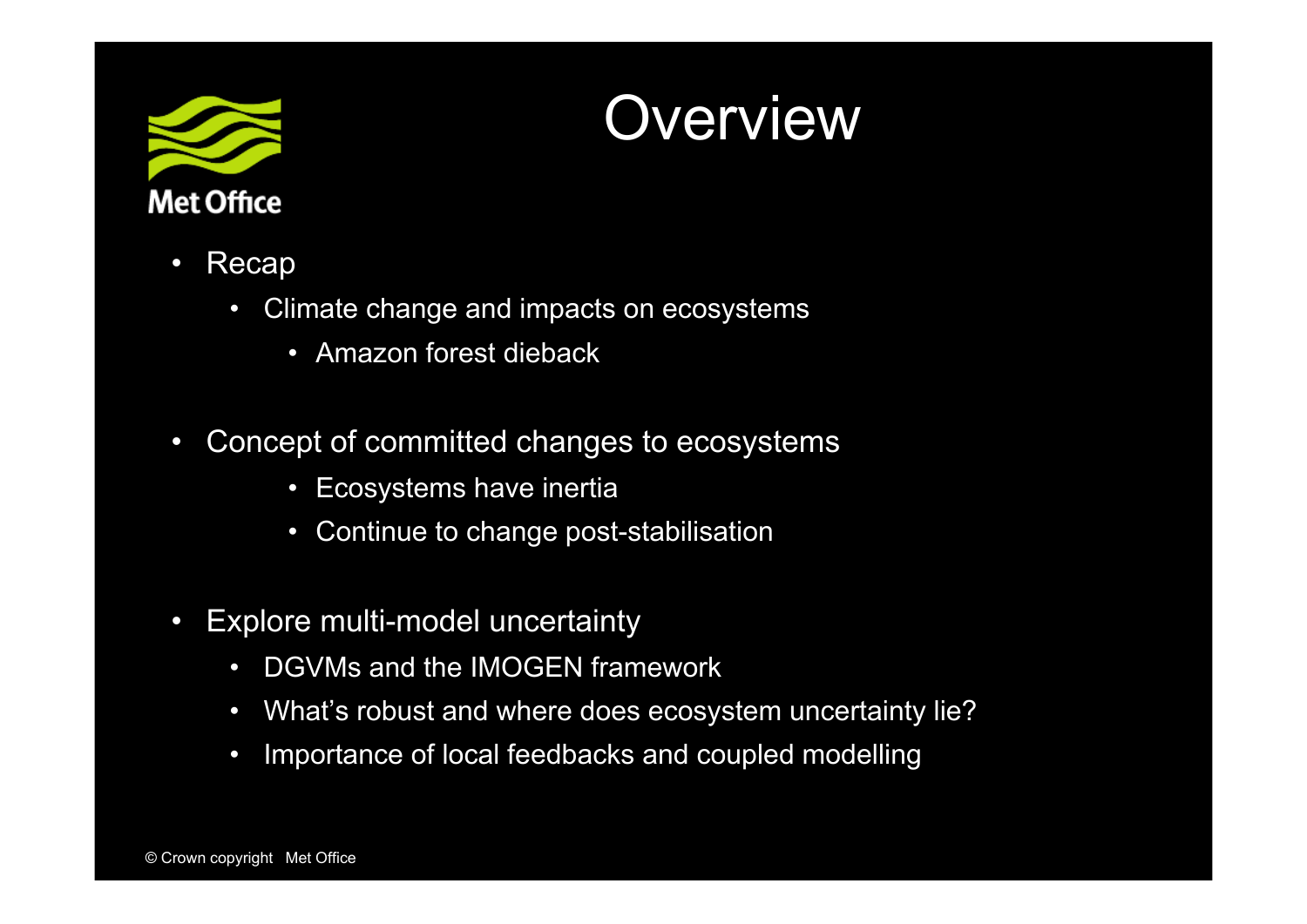

• Early climate-carbon cycle GCM simulation showed significant loss of Amazon forest under climate change.



© Crown copyright Met Office

*Cox et al., 2000, Nature*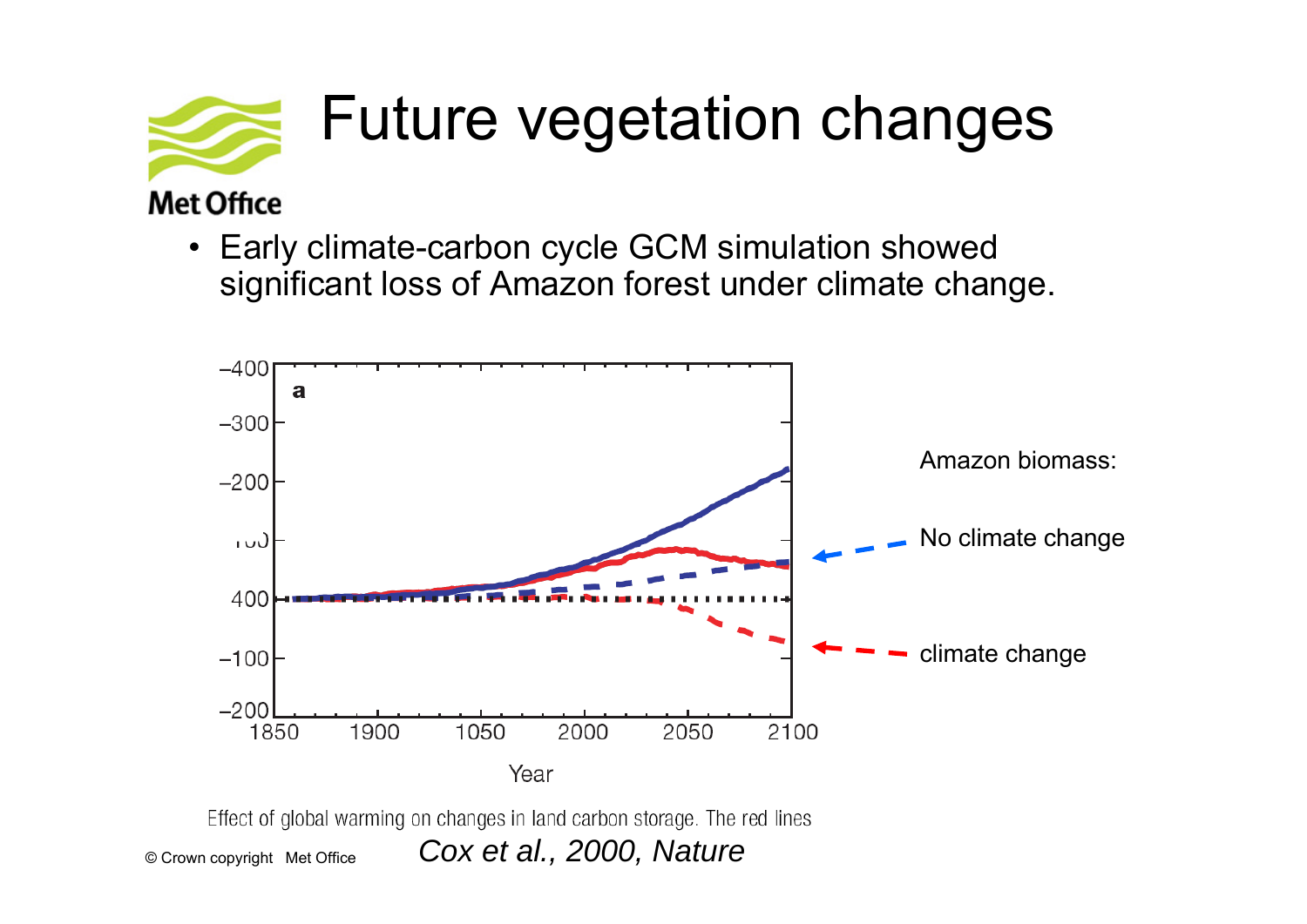

- Not just a feature of this model
	- Also happens across different vegetation models (Cox et al., 2004, TAC)
	- Also happens for different GCMs (Scholze et al., 2006, PNAS)

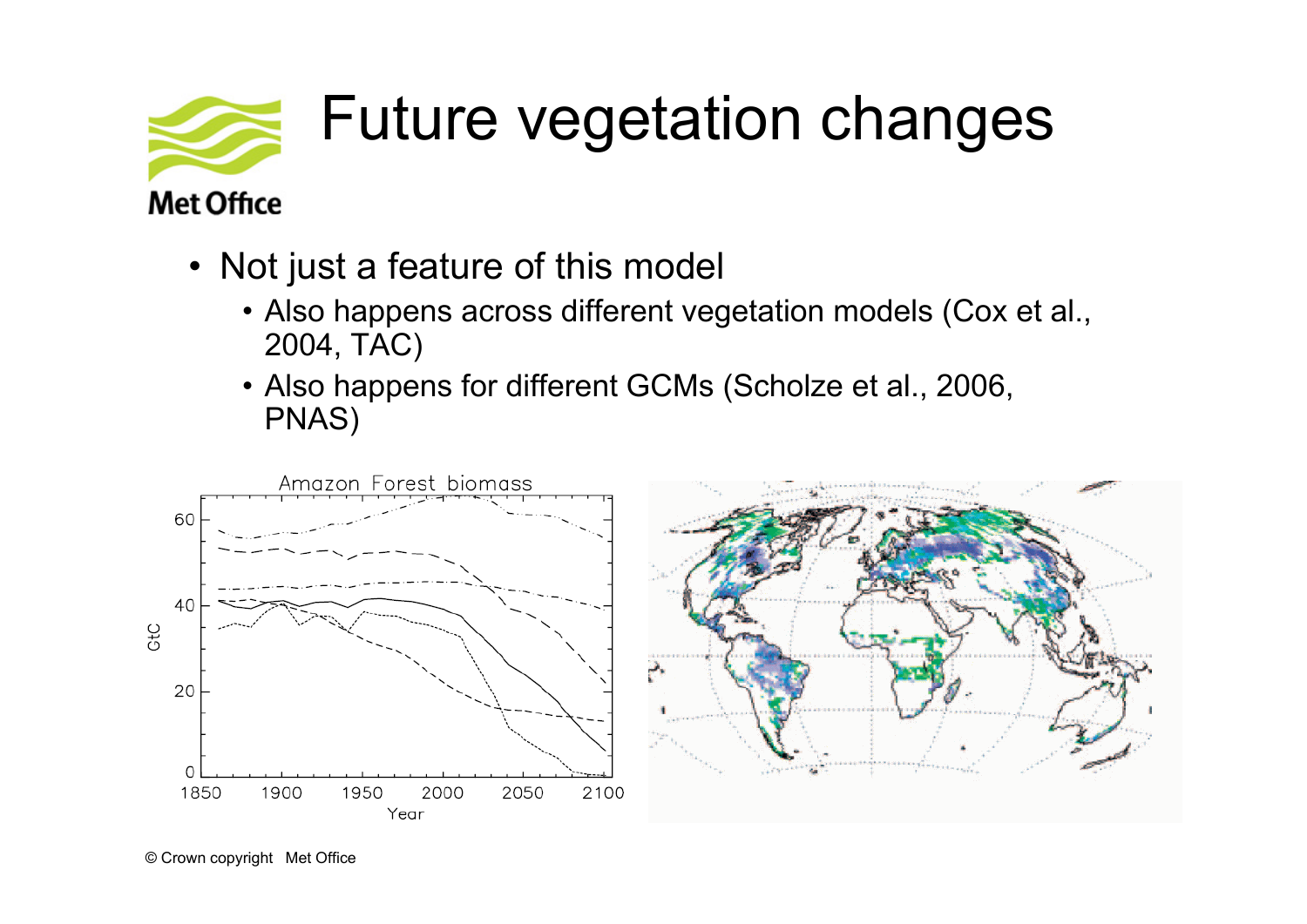

### Committed ecosystem changes

#### $\bullet$  But ecosystems have a long timescale to respond to environmental changes (in terms of composition/coverage)

- Continue to respond after forcing stabilises
- $\bullet$  Start with business-as-usual A2 emissions scenario
	- At 2012, 2050, 2100 cut emissions to zero

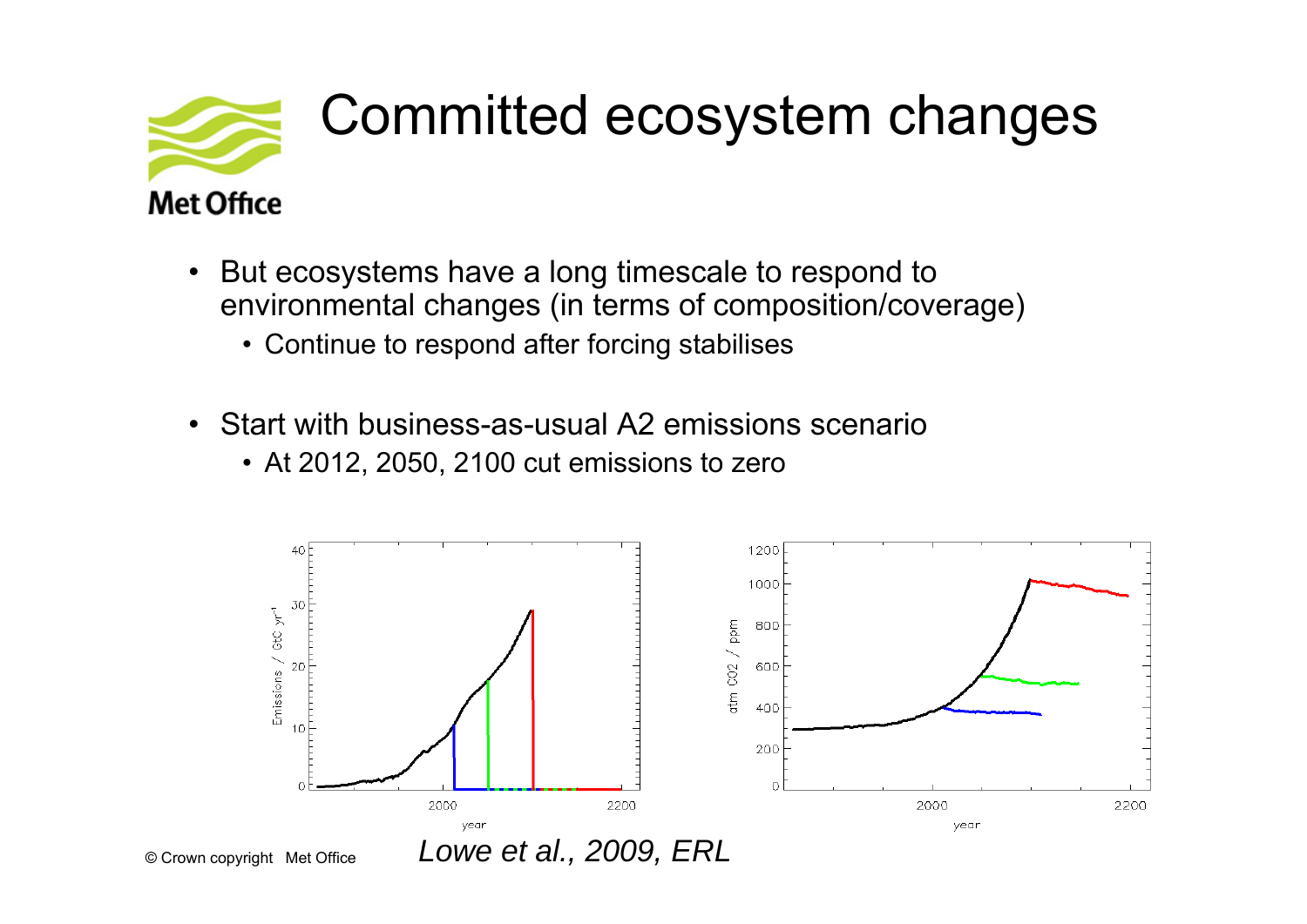

Significant future dieback predicted for "business as usual" A2 scenario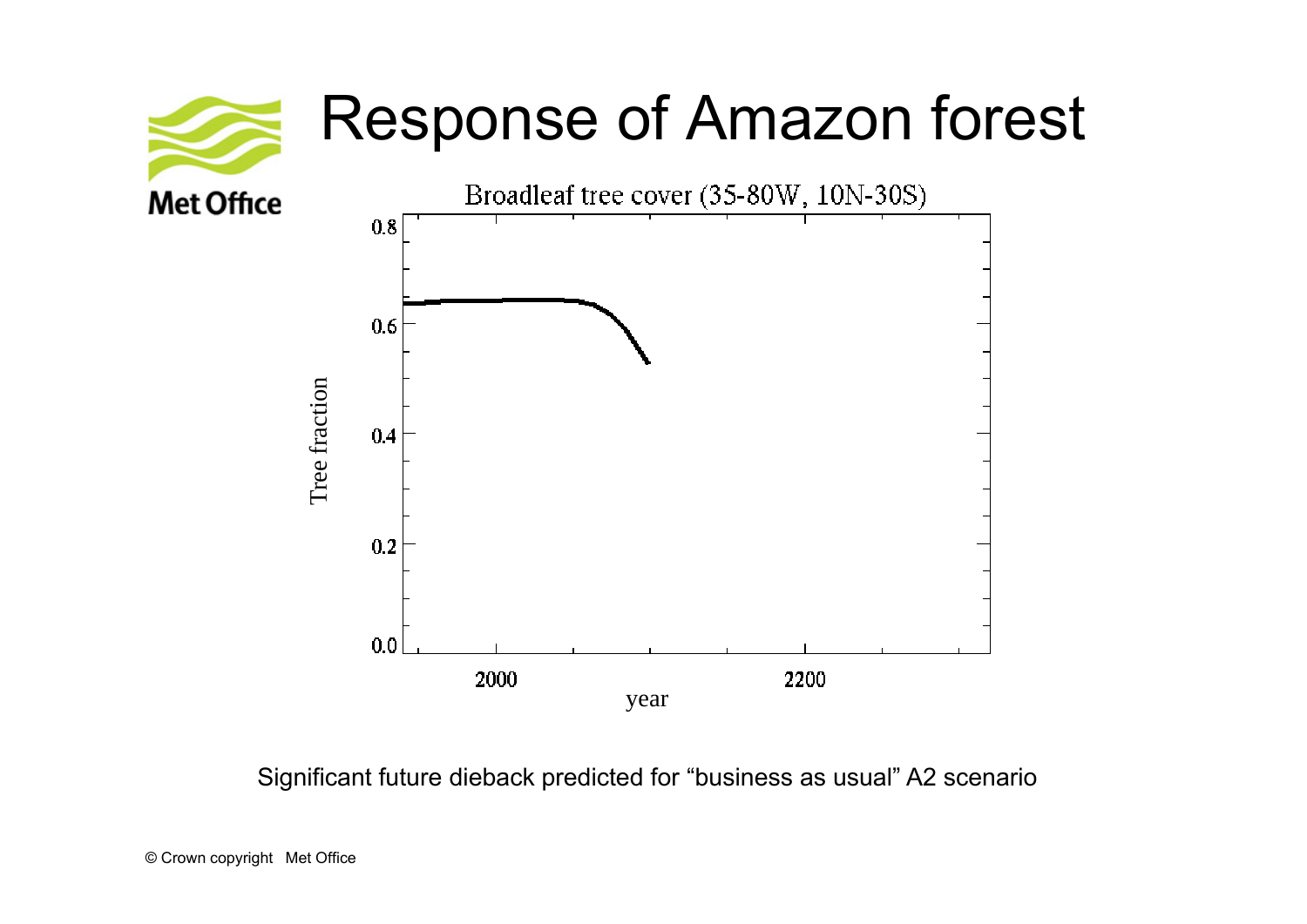### Response of Amazon forest



Emissions cuts at 2012 prevent future dieback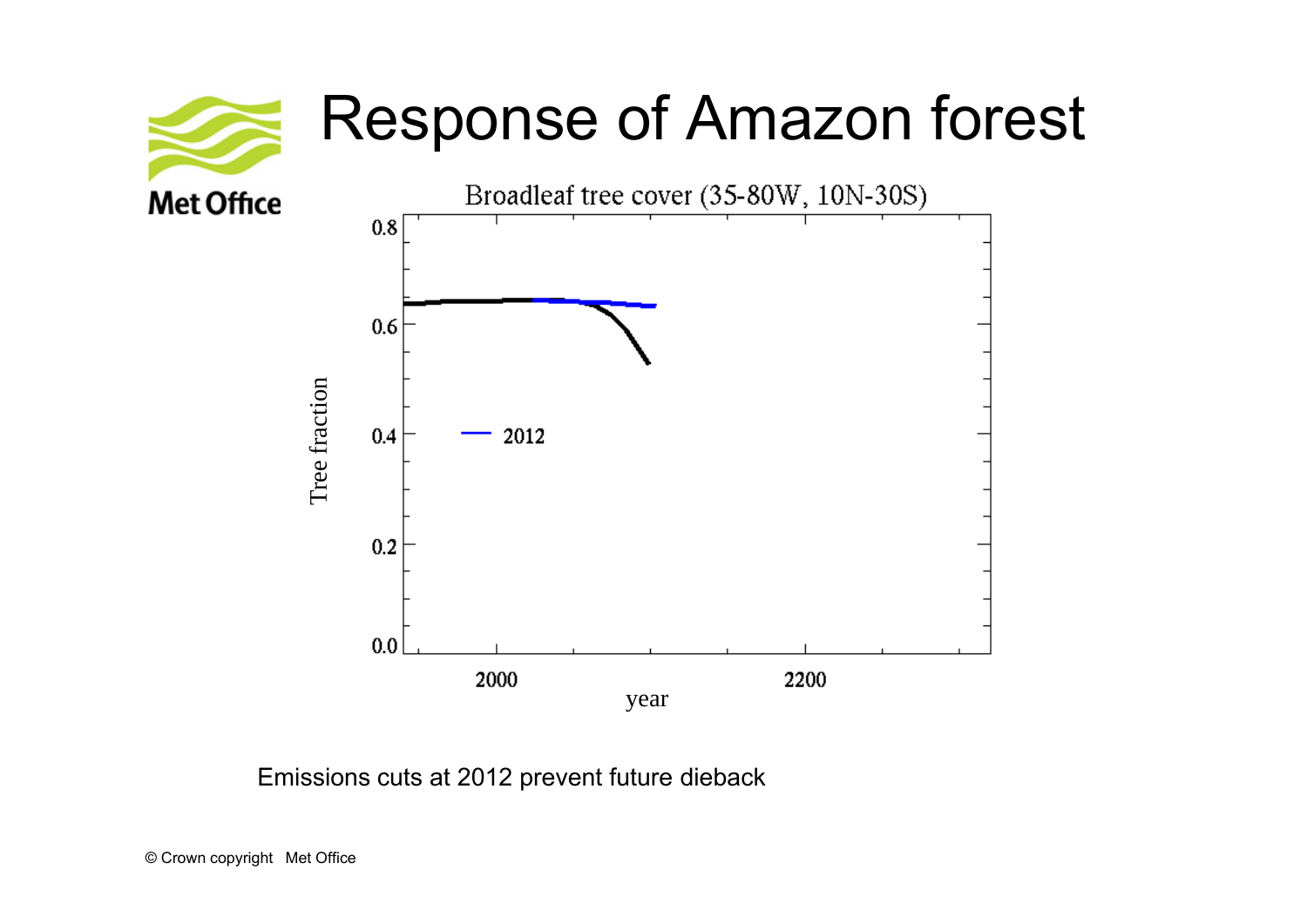### Response of Amazon forest



Emissions cuts at 2100 don't allow forest to recover- continued severe dieback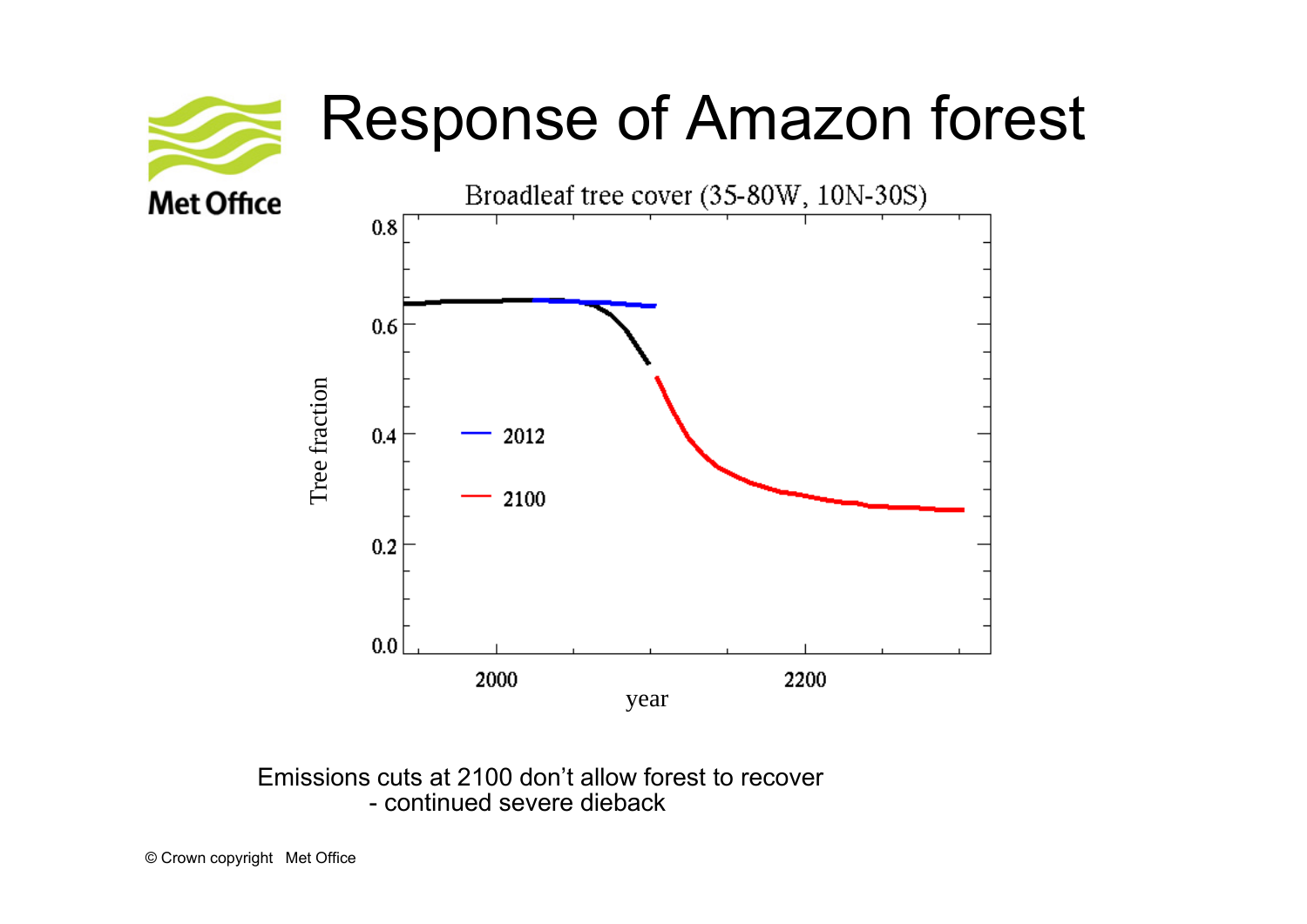### Response of Amazon forest



Must have crossed some climate threshold beyond which dieback is "committed"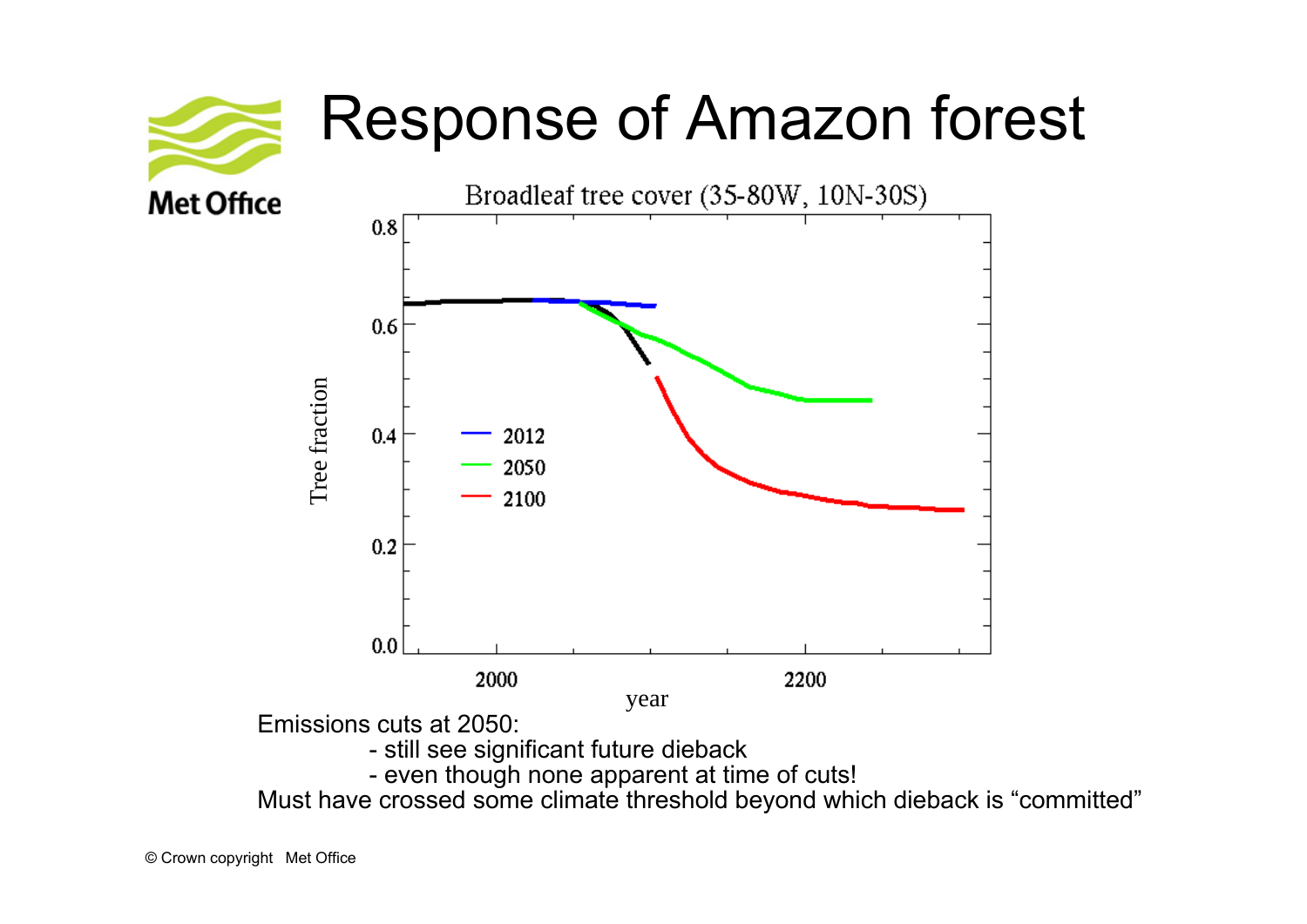

### Committed ecosystem changes

- Concept of "committed changes" common in climate science
	- Temperature, sea-level rise, ice sheets…
- Continue to respond after stabilisation of forcing
- Any component with "inertia" could exhibit this
	- Ecosystems no exception
	- No reason to suppose actual state at any time is in equilibrium with climate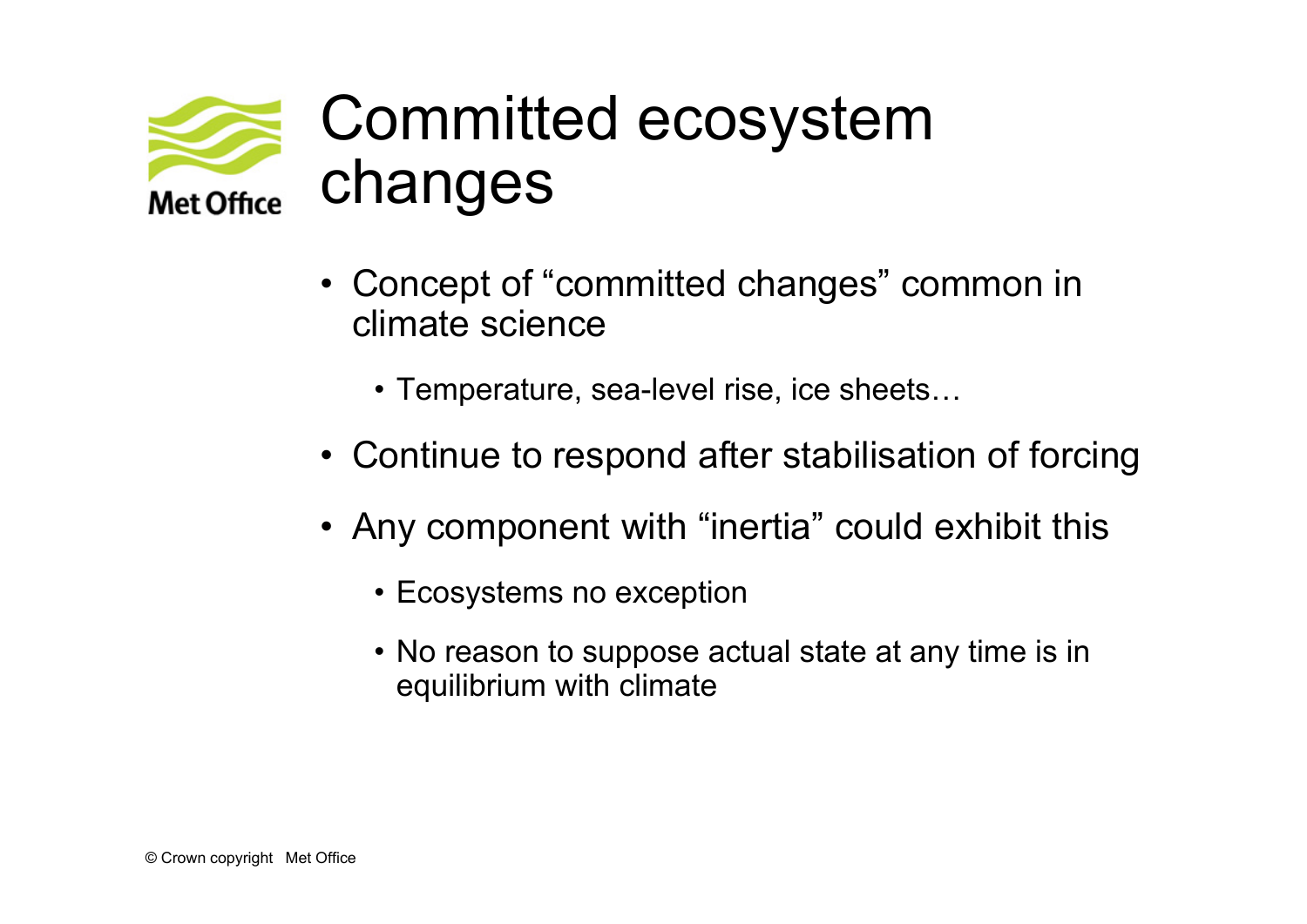

- Vegetation model, TRIFFID, has rapid spin-up equilibrium mode
- Run for 25 years following many points along transient path
	- Obtain the equilibrium (committed) vegetation state corresponding to the "realised" state

© Crown copyright Met Office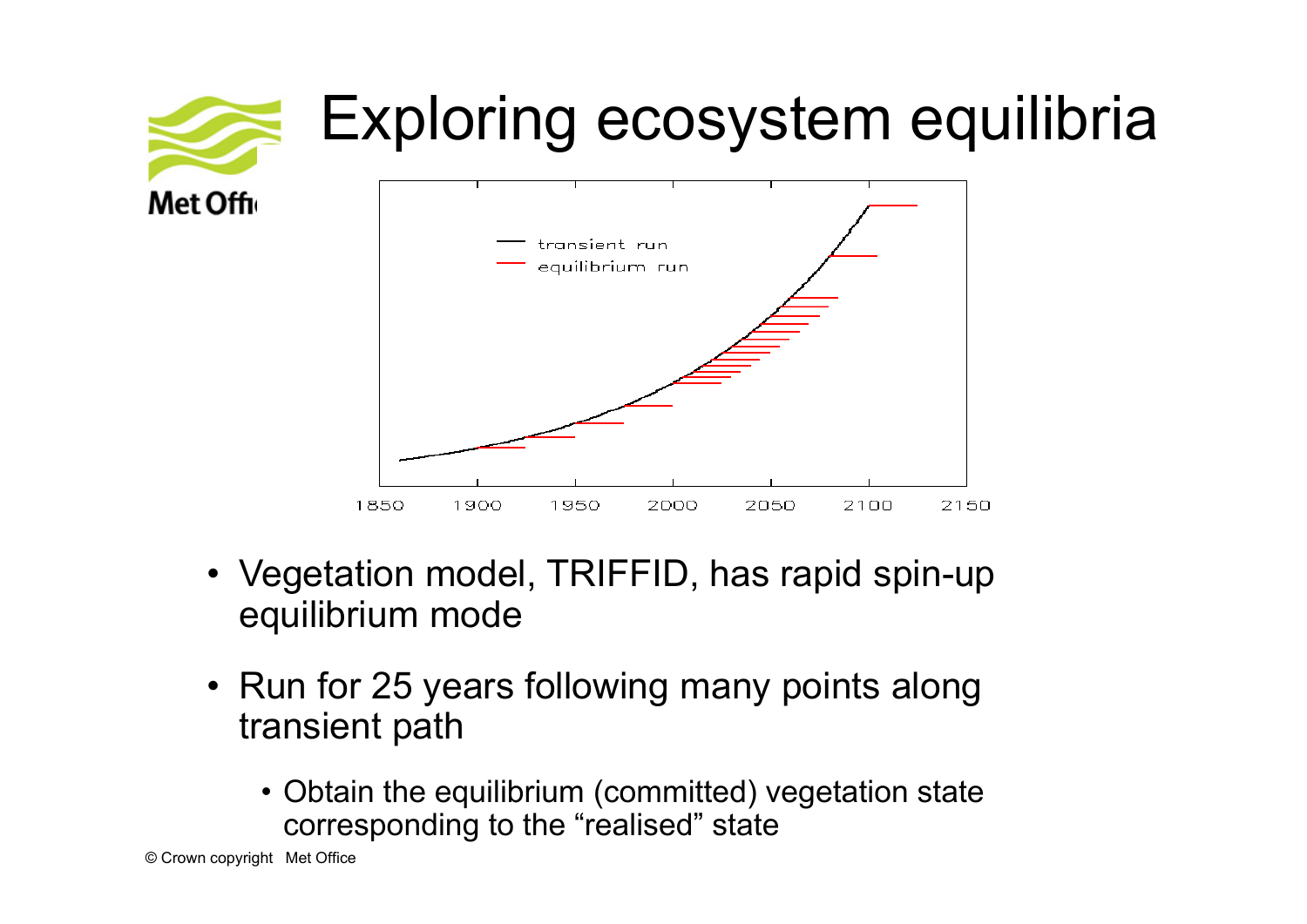

### Amazon case study

- Transient run shows significant dieback
	- Becomes apparent after 2050

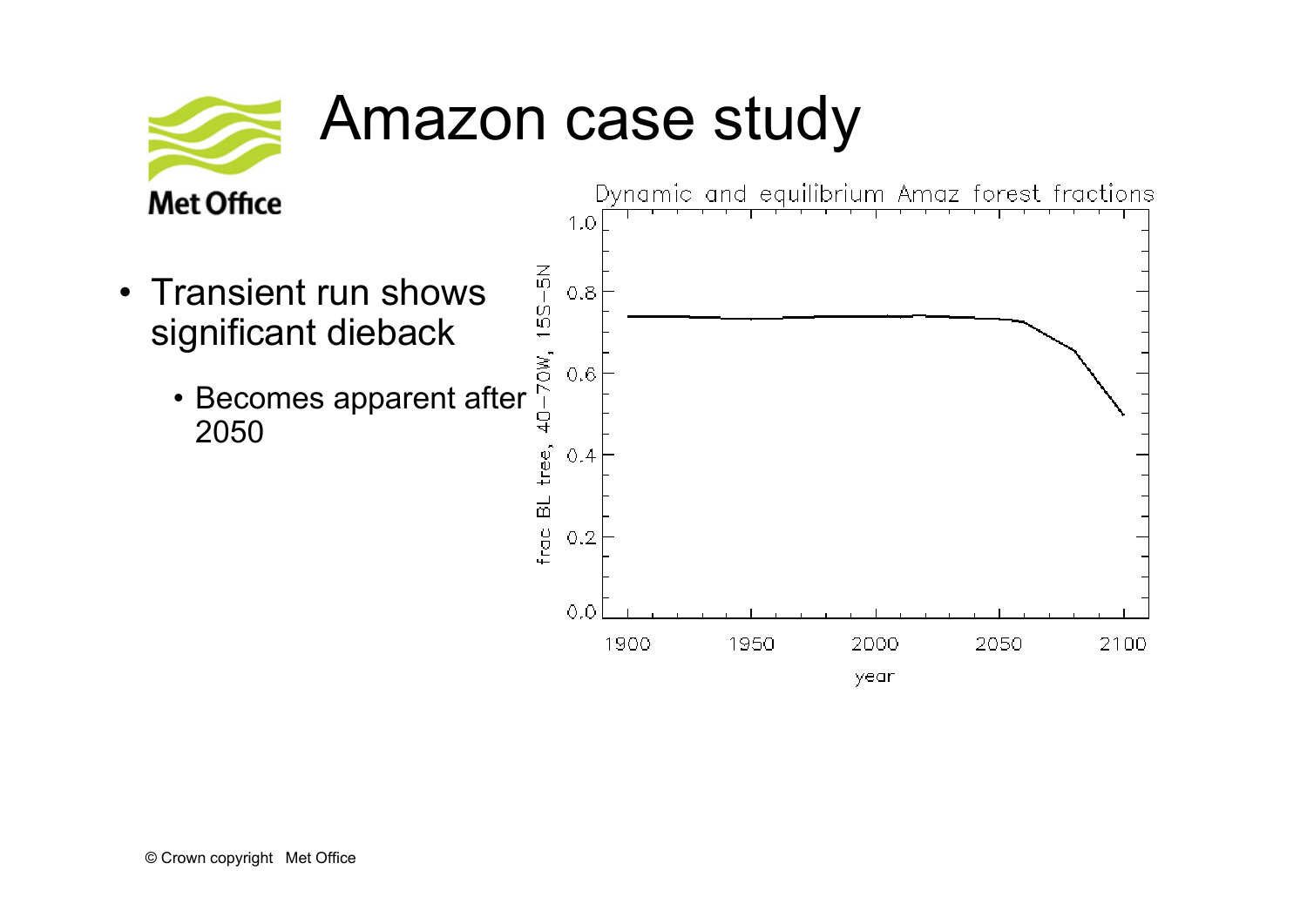

### Amazon case study

#### **Met Office**

- Transient run shows significant dieback
	- Becomes apparent after 2050
- • Much greater committed changes
	- Starting early 21st century



- **But single-model study**
	- **clearly magnitude of this is model dependent**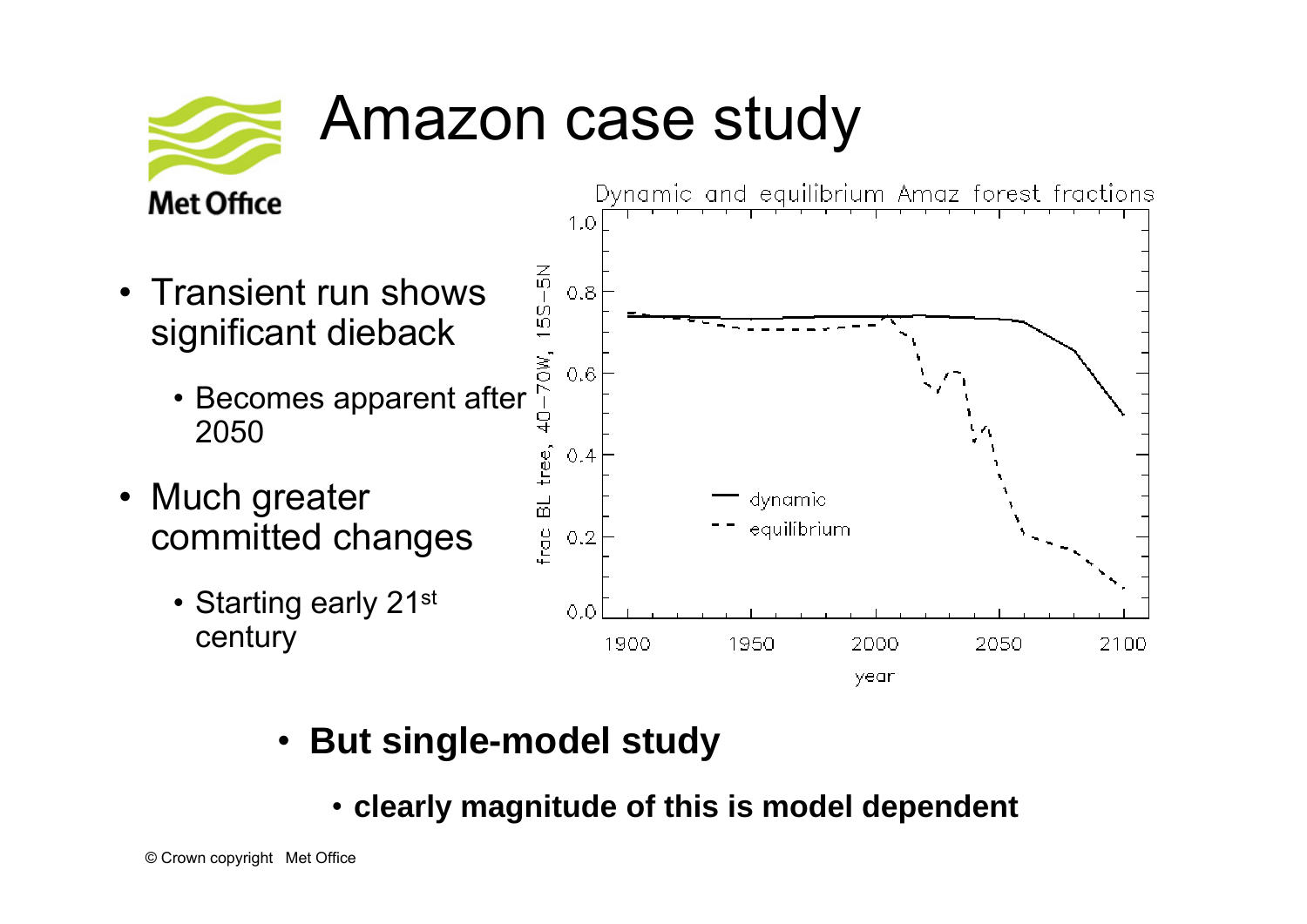

## DGVM intercomparison

• 2 axes of uncertainty

- Climate (GCM)
- Vegetation response to it (DGVM)
- Here explore the DGVM axis
- • Use the IMOGEN framework
	- Climate pattern-scaling approach to run land-surface models offline
	- Run 5 DGVMs to equilibrium vegetation cover
		- $\textcolor{black}{\bullet}$   $\Delta$ T = 1,2,3,4,5 degrees
- Note not funded work. Many thanks to all groups involved for providing results.
	- Hyland, LPJ, ORCHIDEE, Sheffield-DGVM, TRIFFID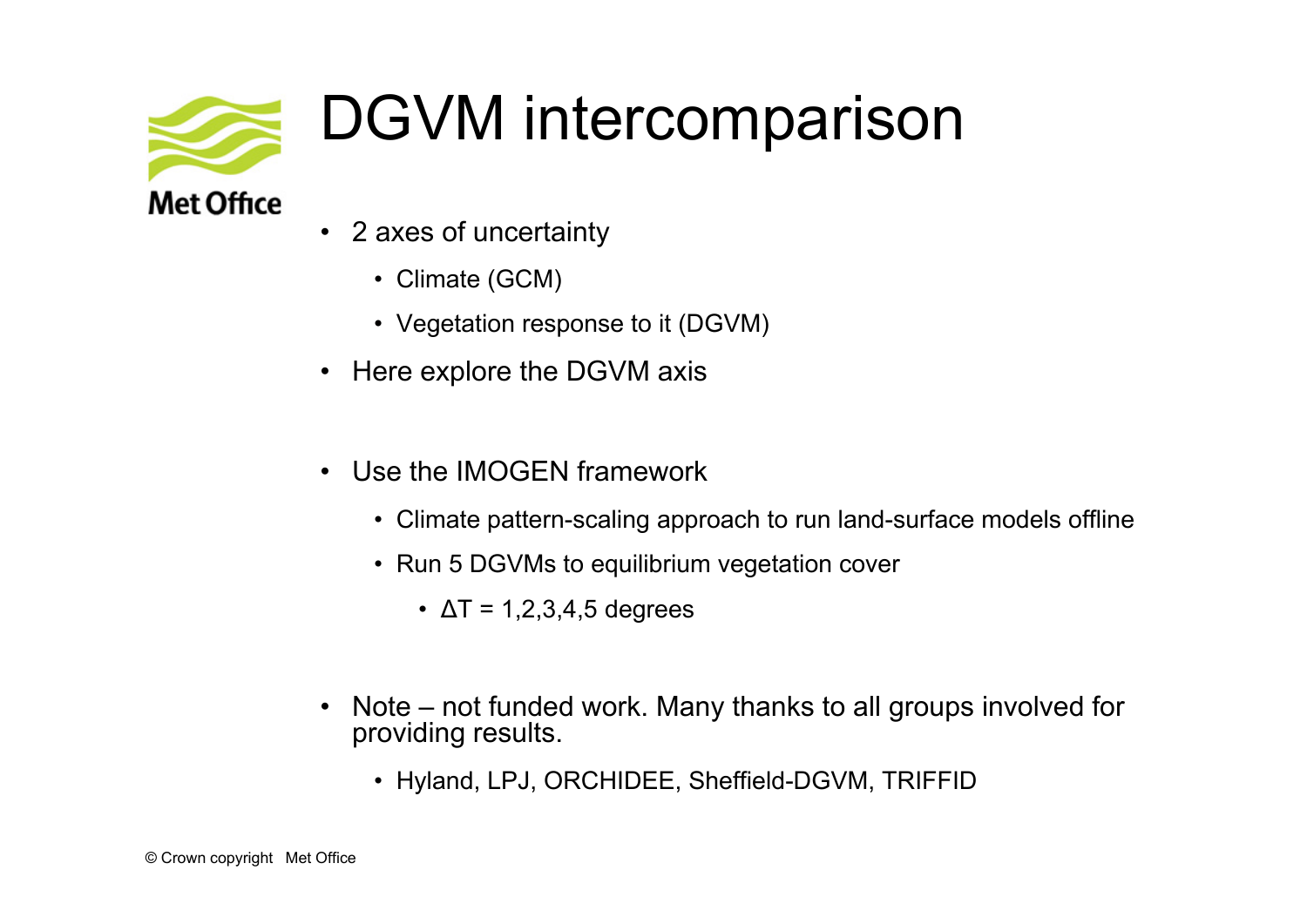# **Met Office**

#### • Compare the IMOGEN runs with TRIFFID against original GCM runs with TRIFFID



- • Maps for committed changes at 5 degrees
	- Tree cover
	- Veg carbon
	- Soil carbon
- Very similar patterns\*
	- \* see caveat later

© Crown copyright Met Office



IMOGEN vs GCM runs

IMOGEN-TRIFFID, Veg Carbon





IMOGEN-TRIFFID, Soil Carbon

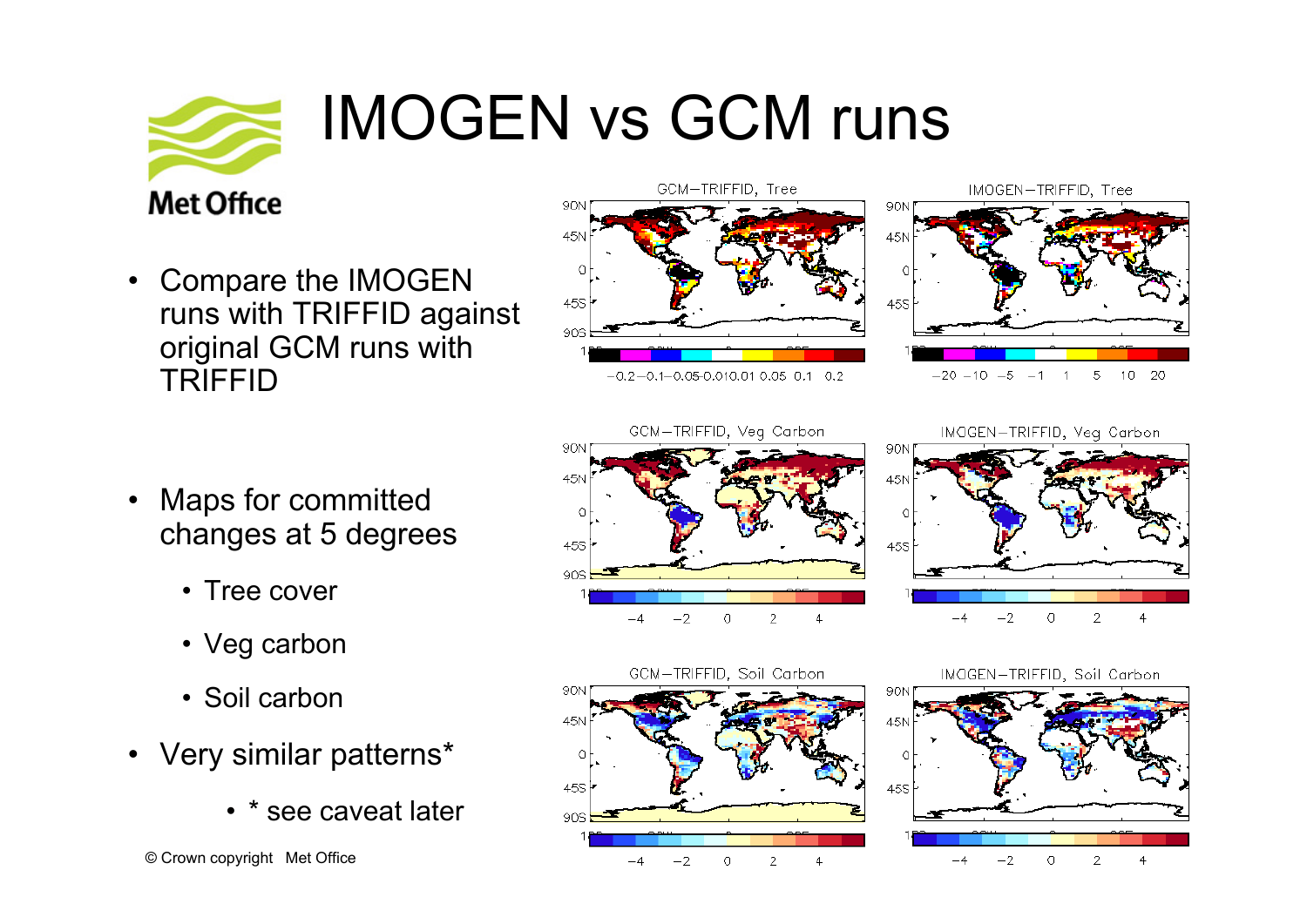

### GCM results in climate space

**Met Office** 

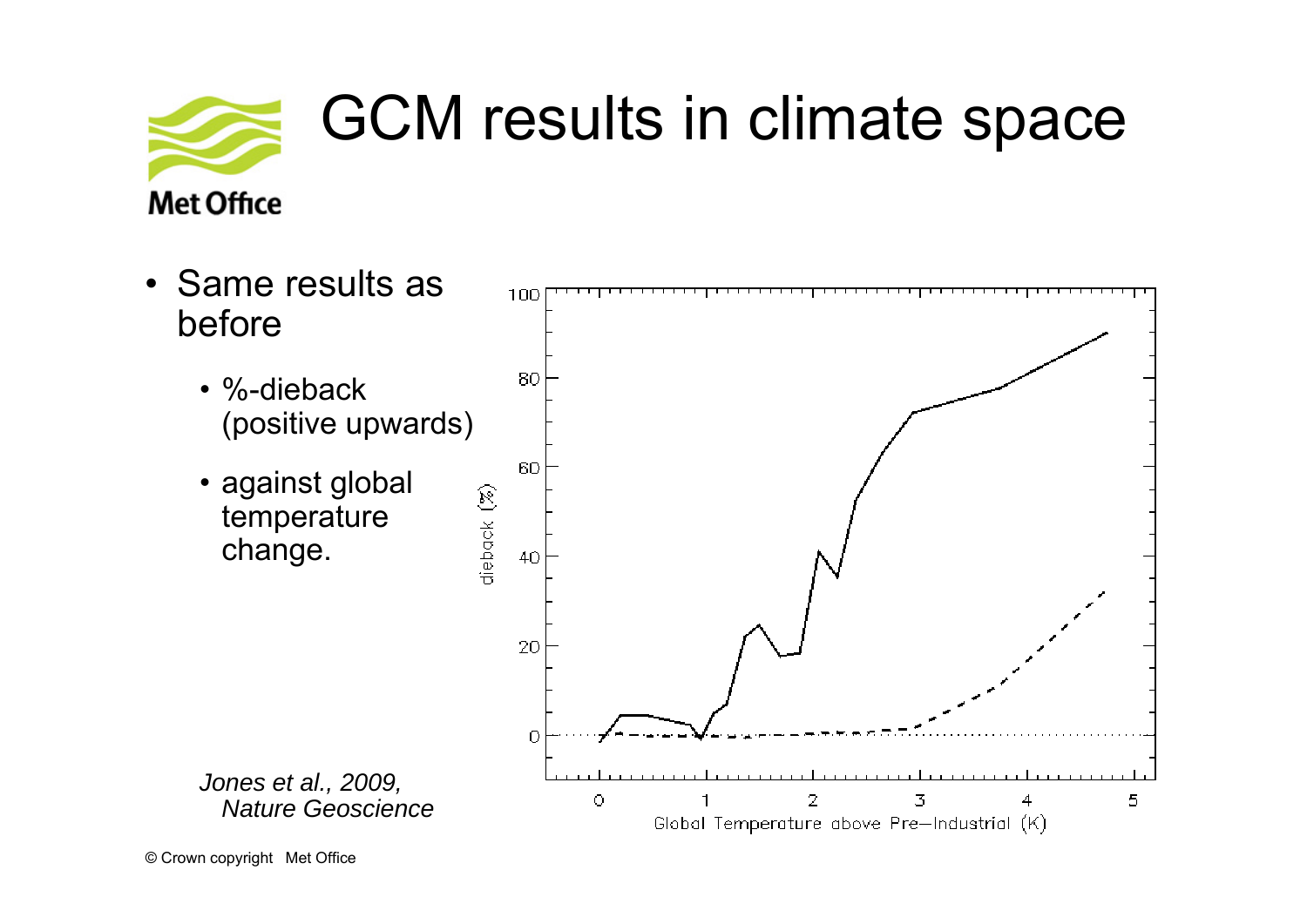

### DGVM results – Amazon dieback uncertainty

• All DGVMs see 100 committed dieback• Increases for greater 80 GCM committed climate change GCM realised • All greater than 60 HYL REALISED state in diepack (%) LPJ GCMORC TRI 40 • TRIFFID has greatest dieback 20 • Remember – all DGVMs see *identical* Ω climate here

O

3

2

Global Temperature above Pre-Industrial (K)

5

4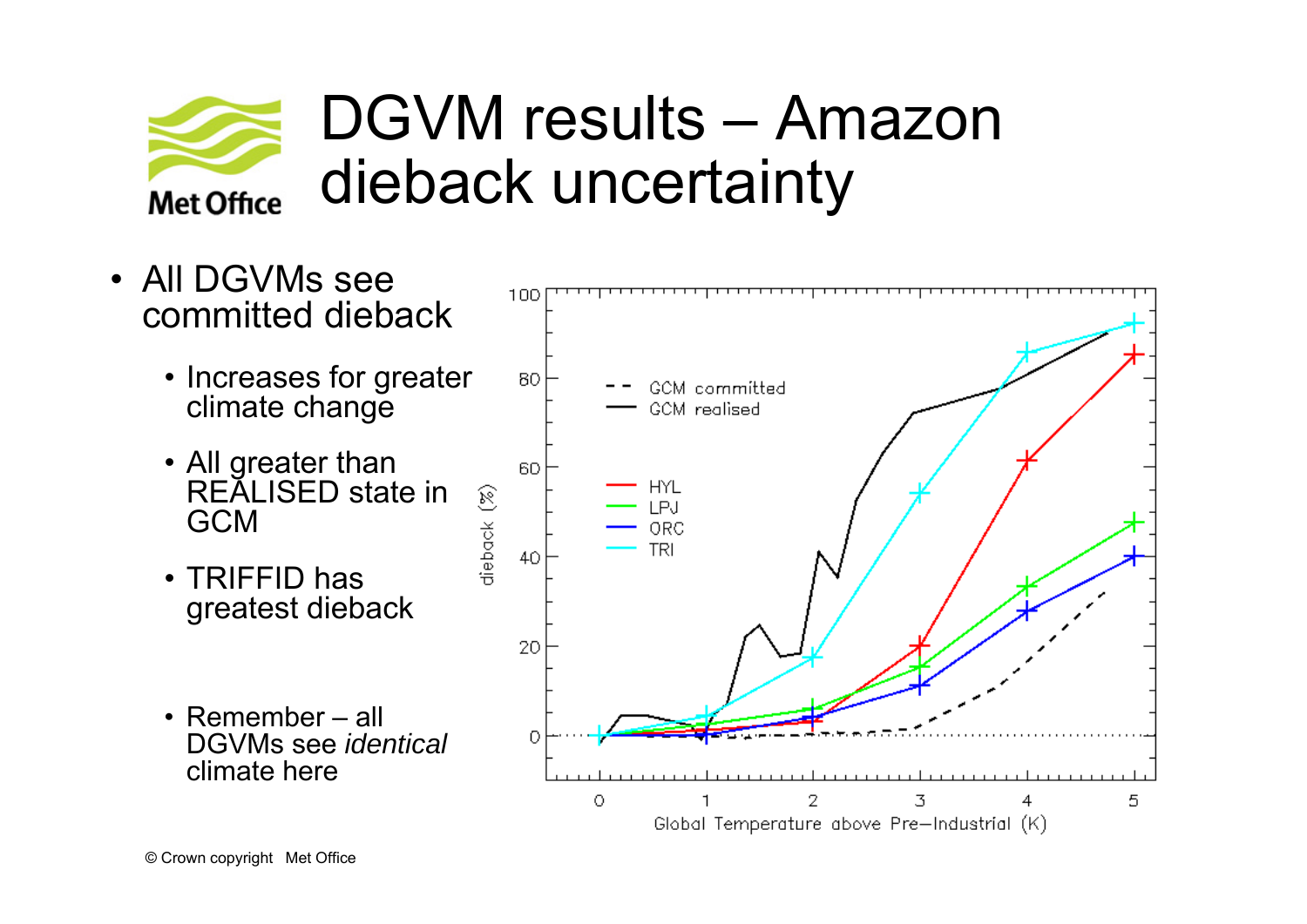

### Boreal forest results

- GCM simulated large expansion of Boreal forest
	- Defined here as tree cover between 45N-80N
	- Transient (realised) response slow, therefore small.
	- Committed response continues for centuries

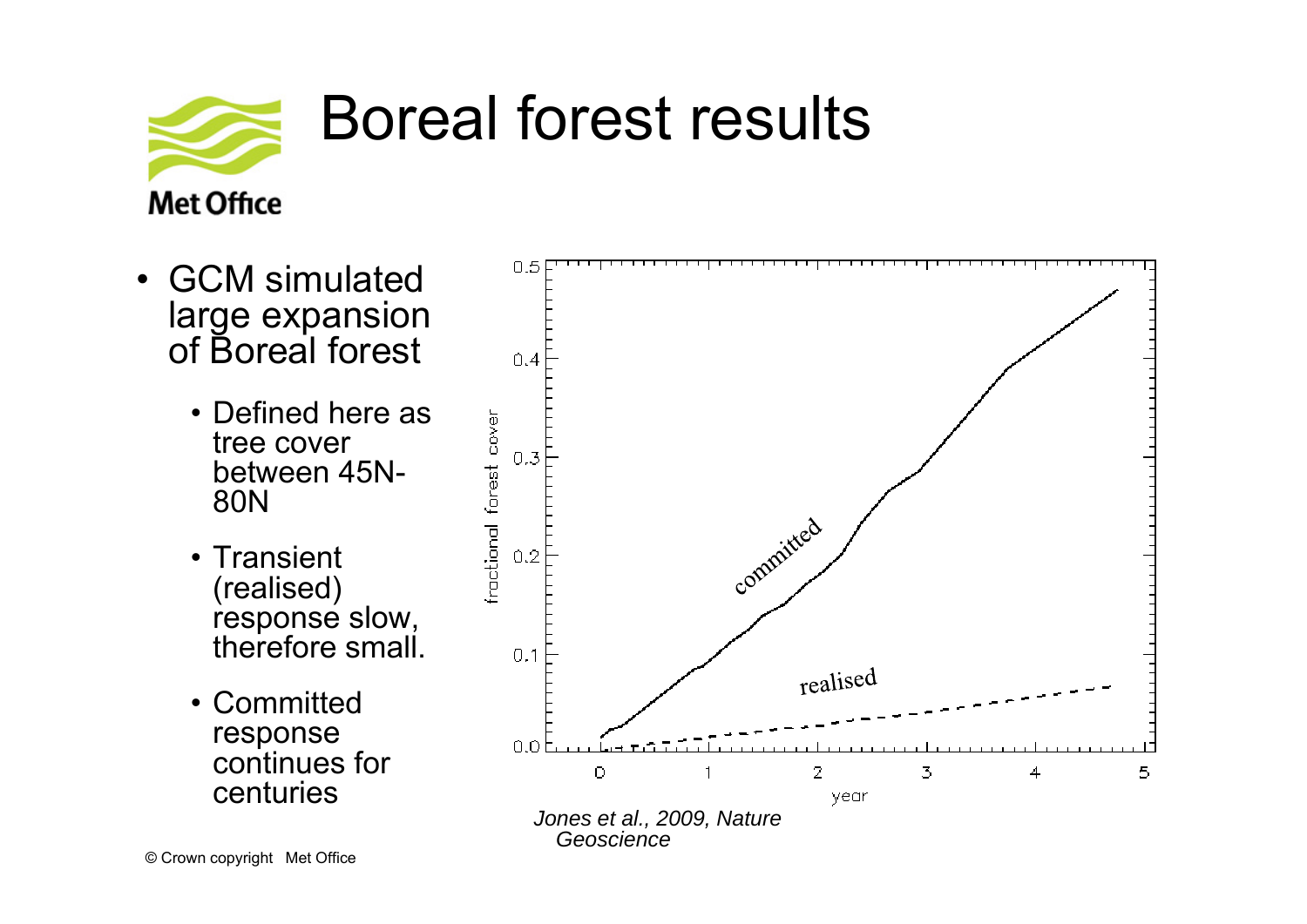

### Boreal/temperate forest commitments

- DGVM response markedly different for Boreal forest (>60N) and temperate forest (45-60N)
	- All see Boreal expansion (northward shift of tree line)

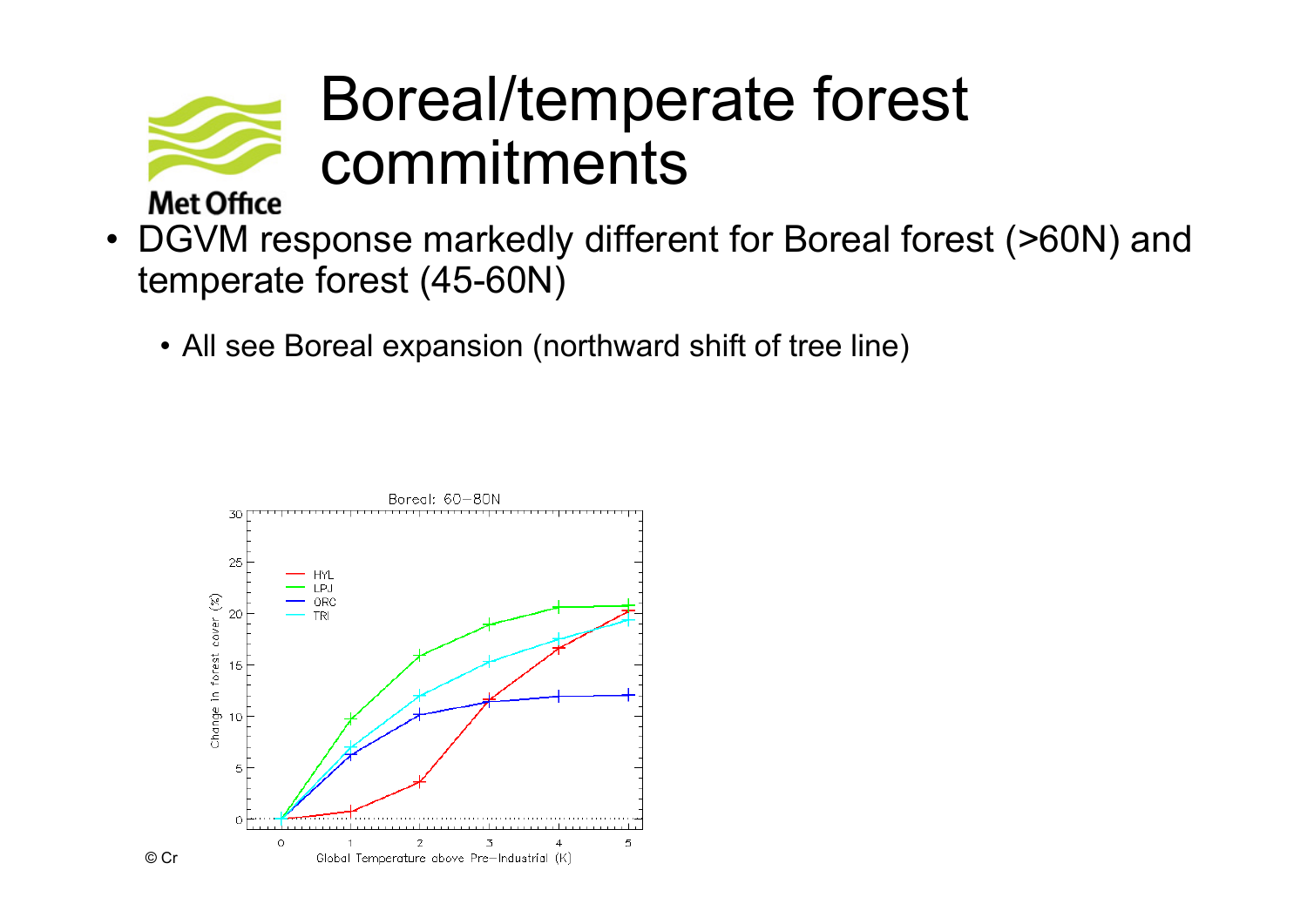

### Boreal/temperate forest commitments

- • DGVM response markedly different for Boreal forest (>60N) and temperate forest (45-60N)
	- All see Boreal expansion (northward shift of tree line)
	- Differ in sign of temperate response
		- LPJ sees greatest boreal expansion AND greatest temperate loss…

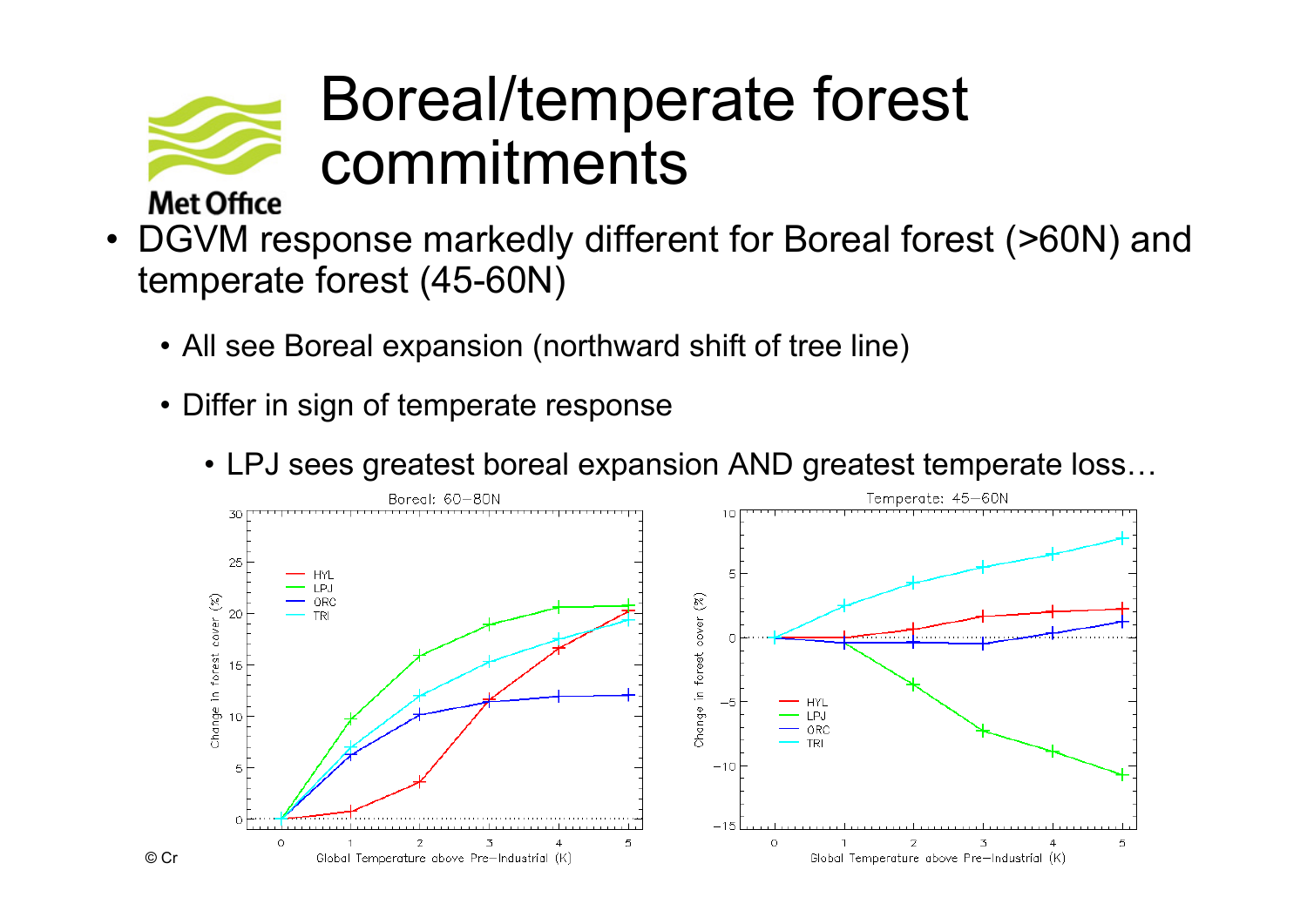

### NPP: what drives the vegetation changes? Amazon

- • Amazon:
	- All models simulate lower NPP. Except TRIFFID!
		- See next slide
	- All models see increase in temperate productivity – including LPJ
		- Large spread in magnitude
		- Fire not yet investigated
	- All models agree closely on increased Boreal productivity

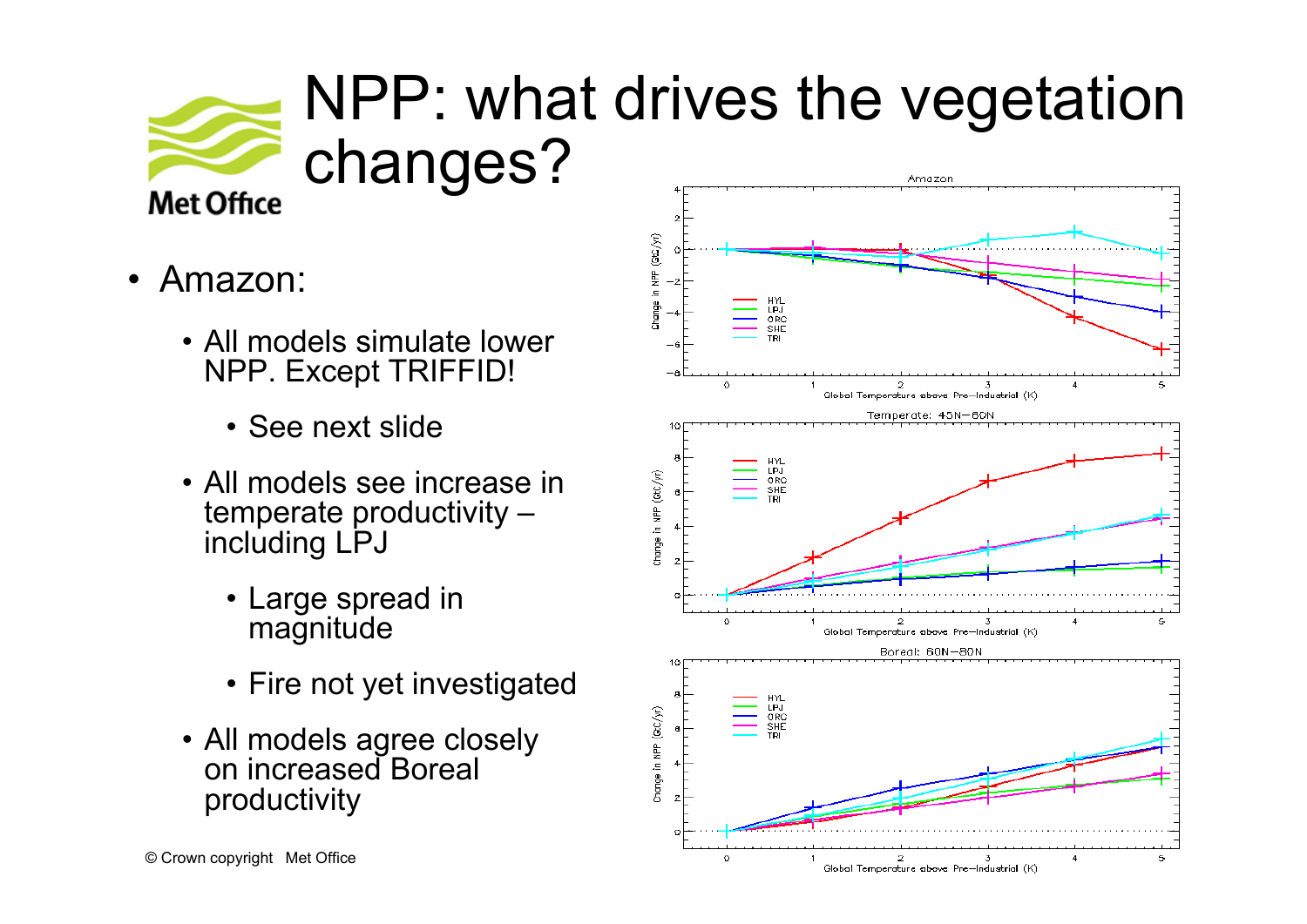

### Local feedbacks

- • Some interesting aspects requiring more investigation
	- TRIFFID showed largest Amazon dieback, but was only model with unchanged NPP
	- GCM-TRIFFID simulates desertification. IMOGEN-TRIFFID simulates grass cover.
		- Hence NPP not decreased in offline runs.
		- • … importance of coupled GCM-vegetation modelling. Offline runs useful but can't do it all…



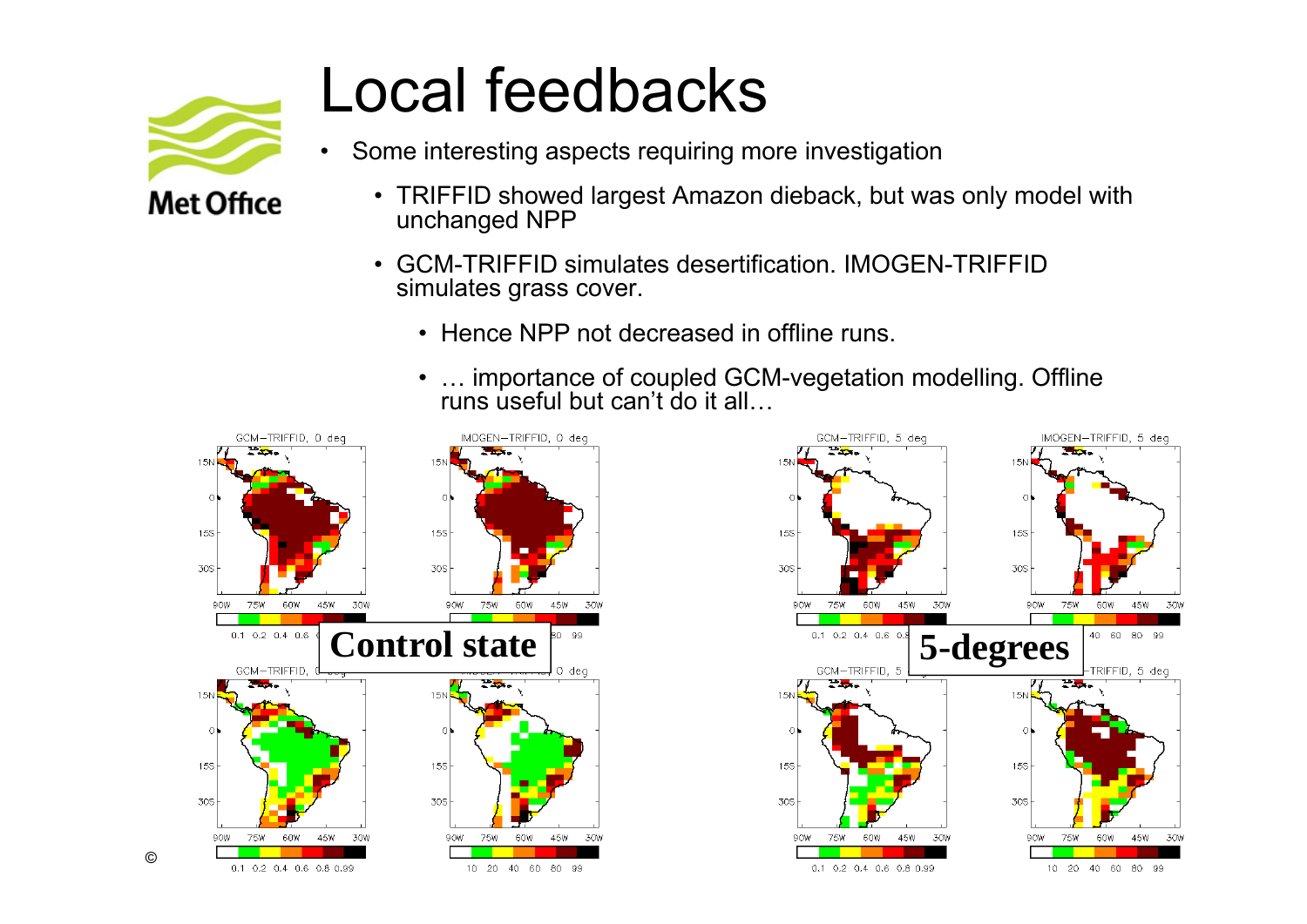

#### **Met Office**

- We explored the DGVM axis of uncertainty.
- So what's robust and what's uncertain?
	- **Boreal forest expansion**
		- strong agreement on magnitude of NPP increase. Spread in forest expansion, due to veg dynamics
	- **Amazon dieback**
		- general agreement on some dieback. Uncertainty in magnitude. This comes from uncertainty in both response of NPP to climate and veg dynamics
	- **Temperate forest**
		- agree on increased productivity, but uncertain in magnitude.
		- Disagree on sign of forest cover changes
			- Representation of PFTs? Inclusion of fire disturbance?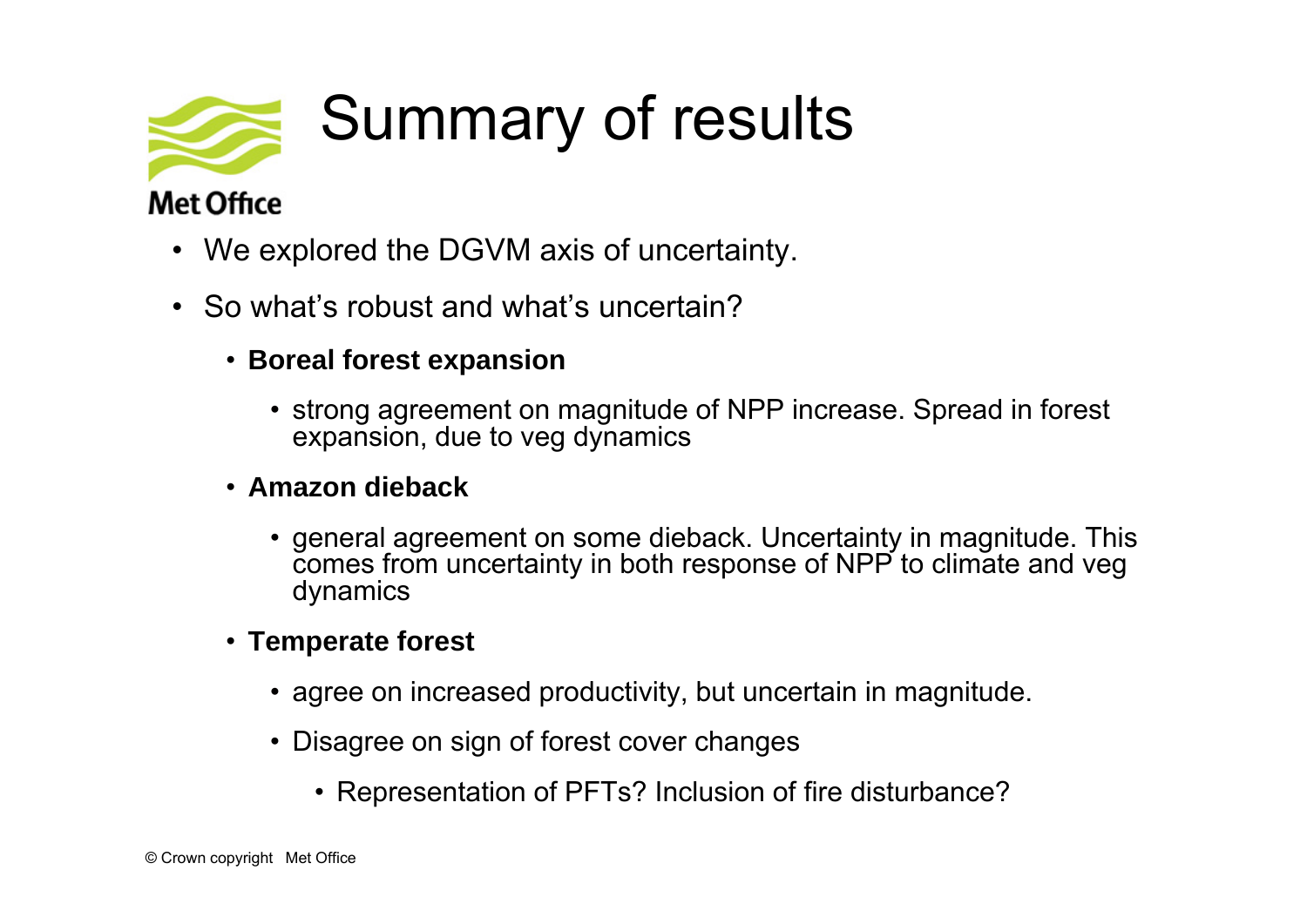

#### **Met Office**

- Ecosystems exhibit significant commitment to change after climate<br>stabilisation
- •Response continues for decades or centuries after climate stabilised
- Quantitative nature of results very model dependent
- We have explored DGVM uncertainty
	- Amazon forest could be committed to large-scale loss before any is apparent
	- Boreal forest will expand northwards probably for centuries after stabilisation
	- Uncertainty is very large in temperate forest response and southern edge of boreal forest disturbance processes require more study
	- Work in hand (Chris H.) to explore GCM axis…
- Definitions of Dangerous Climate Change for slowly-responding components need to consider commitments, not just instantaneous state

© Crown copyright Met Office